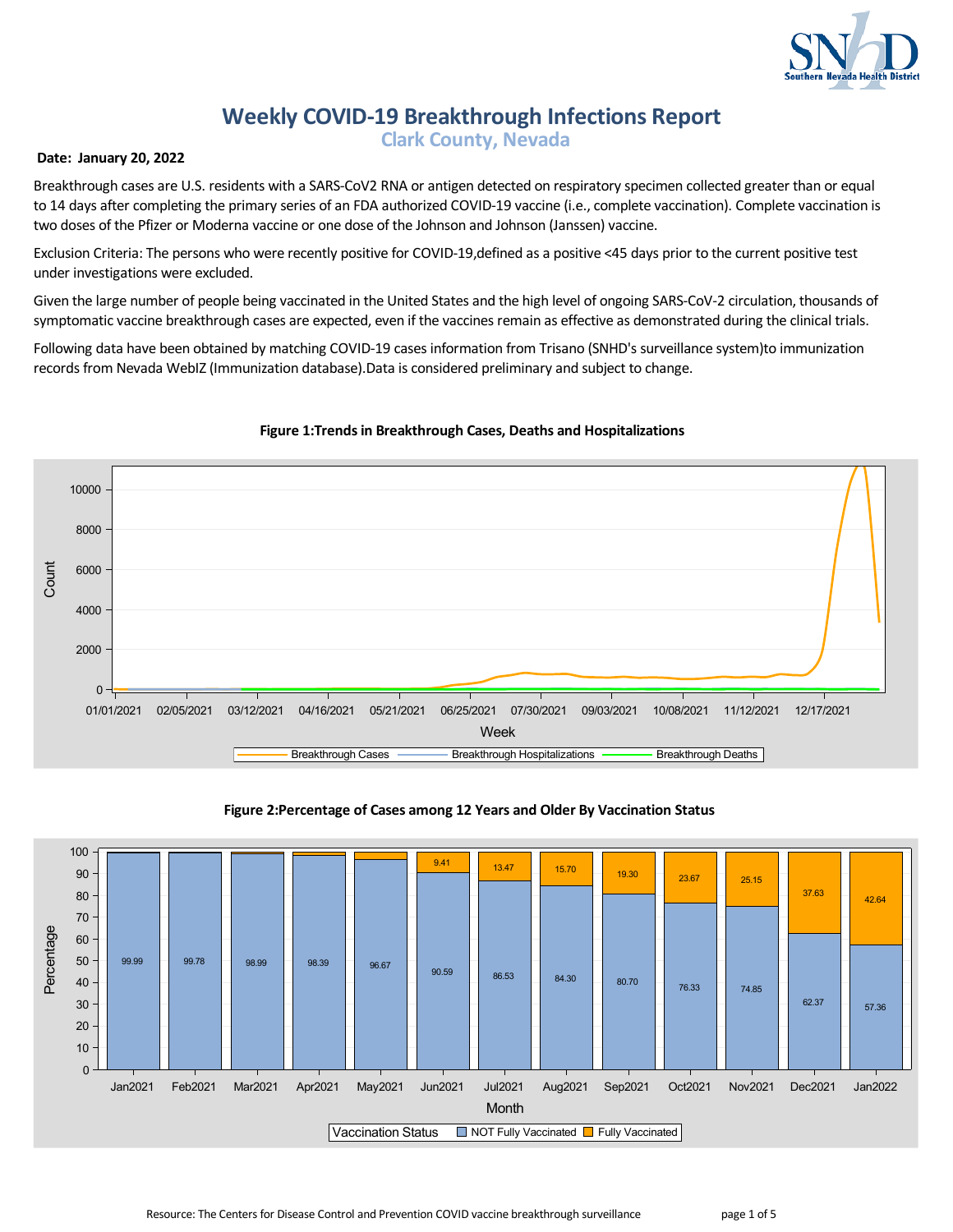

|                              | Overall   |    |
|------------------------------|-----------|----|
|                              | Ν         | ℅  |
| All                          | 50443 100 |    |
| Age (in years)               |           |    |
| $5 - 17$                     | 2875      | 6  |
| 18-24                        | 5132      | 10 |
| 25-49                        | 23967     | 48 |
| 50-64                        | 11231     | 22 |
| 65+                          | 7238      | 14 |
| Gender                       |           |    |
| Male                         | 21393     | 42 |
| Female                       | 28683     | 57 |
| Unknown                      | 367       | 1  |
| <b>Race/Ethnicity</b>        |           |    |
| Hispanic                     | 10014     | 20 |
| White                        | 15068     | 30 |
| <b>Black</b>                 | 3735      | 7  |
| API                          | 6013      | 12 |
| <b>AEA</b>                   | 35        | 0  |
| Other                        | 4875      | 10 |
| Unknown                      | 10703     | 21 |
| <b>Travel History</b>        |           |    |
| Yes                          | 1759      | 3  |
| No                           | 10629     | 21 |
| Unknown                      | 38055     | 75 |
| <b>Hospitalization</b>       |           |    |
| Yes                          | 919       | 2  |
| Nο                           | 12049     | 24 |
| Unknown                      | 37475     | 74 |
| Death                        |           |    |
| Yes                          | 282       | 1  |
| Nο                           | 2913      | 6  |
| Unknown                      | 47248     | 94 |
| Vaccine Type                 |           |    |
| Pfizer                       | 35896     | 71 |
| Unknown                      | 383       | 1  |
| Moderna                      | 13971     | 28 |
| Janssen                      | 193       | 0  |
| <b>Underlying Conditions</b> |           |    |
| Yes                          | 5371      | 11 |
| No                           | 45072     | 89 |

## **Table 1: Population Characteristics of COVID-19 Breakthrough Cases**

#### **Table 2: Breakthrough Case Rates**

| <b>Fully Vaccinated</b> | Vaccinated | Unvaccinated      | Unvaccinated | Vaccinated Case Rate | Unvaccinated Case Rate |
|-------------------------|------------|-------------------|--------------|----------------------|------------------------|
| Population*             | Cases      | <b>Population</b> | Cases        | per 100K population  | per 100K population    |
| 1215472                 | 50443      | 1102702           | 393149       | 4150                 |                        |

\* Please note that the numbers reported for fully vaccinated in the above table may not reflect the total number of completed doses reported on the SNHD dashboard. The CDC considers people to be fully vaccinated 2 weeks after their second dose in a 2-dose series, such as the Pfizer or Moderna vaccines, or 2 weeks after a single-dose vaccine, such as Johnson & Johnsoni¿1/2s Janssen vaccine.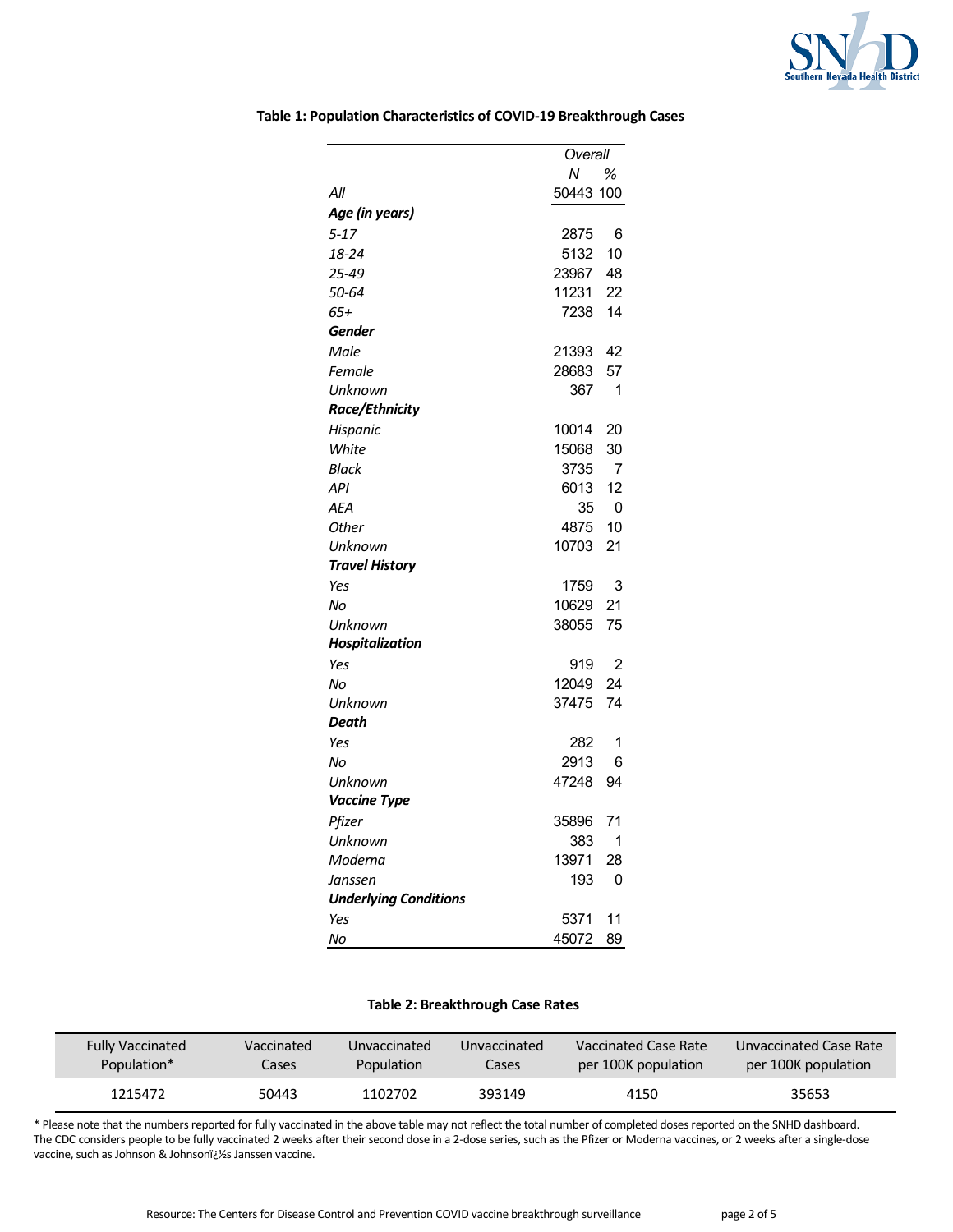

|                              |                | Overall        |  |
|------------------------------|----------------|----------------|--|
|                              | N.             | %              |  |
| All                          | 919 100        |                |  |
| Age (in years)               |                |                |  |
| $5 - 17$                     | 1              | 0              |  |
| 18-24                        | 8              | 1              |  |
| 25-49                        | 83             | 9              |  |
| 50-64                        | 162            | 18             |  |
| $65+$                        | 665            | 72             |  |
| Gender                       |                |                |  |
| Male                         | 519            | 56             |  |
| Female                       | 399            | 43             |  |
| Unknown                      | 1              | 0              |  |
| <b>Race/Ethnicity</b>        |                |                |  |
| Hispanic                     | 120            | 13             |  |
| White                        | 543            | 59             |  |
| <b>Black</b>                 | 97             | 11             |  |
| <b>API</b>                   | 79             | 9              |  |
| AEA                          | $\overline{2}$ | $\mathbf 0$    |  |
| <b>Other</b>                 | 24             | 3              |  |
| Unknown                      | 54             | 6              |  |
| <b>Travel History</b>        |                |                |  |
| Yes                          | 48             | 5              |  |
| No                           | 492            | 54             |  |
| Unknown                      | 379            | 41             |  |
| Death                        |                |                |  |
| Yes                          | 239            | 26             |  |
| No                           | 144            | 16             |  |
| Unknown                      | 536            | 58             |  |
| <b>Vaccine Type</b>          |                |                |  |
| Pfizer                       | 596            | 65             |  |
| Unknown                      | 21             | $\overline{2}$ |  |
| Moderna                      | 301            | 33             |  |
| Janssen                      | 1              | 0              |  |
| <b>Underlying Conditions</b> |                |                |  |
| Yes                          | 617            | 67             |  |
| No                           | 302            | 33             |  |

**Table 3:Population Characteristics of COVID-19 Breakthrough Hospitalizations**

# **Table 4: Variants of Concern (VOC) among Breakthrough cases, hospitalizations and deaths**

| Variants of<br>concern (VOC) | Breakthrough<br>Cases | Percent(%)<br>of Breakthrough<br>Cases | Breakthrough<br><b>Hospitalizations</b> | Percent(%)<br>of Breakthrough<br>Hospitalizations | <b>Breakthrough</b><br><b>Deaths</b> | Percent(%)<br>of Breakthrough<br><b>Deaths</b> |
|------------------------------|-----------------------|----------------------------------------|-----------------------------------------|---------------------------------------------------|--------------------------------------|------------------------------------------------|
| Alpha                        | 34                    | 3                                      |                                         | 3                                                 |                                      |                                                |
| Delta                        | 915                   | 94                                     | 36                                      | 92                                                | 12                                   | 86                                             |
| Epsilon                      | 4                     | 0                                      |                                         | 5                                                 |                                      |                                                |
| Gamma                        | 15                    |                                        |                                         | $\cdot$                                           | $\cdot$                              |                                                |
| Omicron                      | 6                     |                                        | $\cdot$                                 | $\cdot$                                           | ٠                                    |                                                |

\* Please note that only limited number of specimens are sent for sequencing of VOCs compared to total number of COVID-19 cases/breakthrough cases.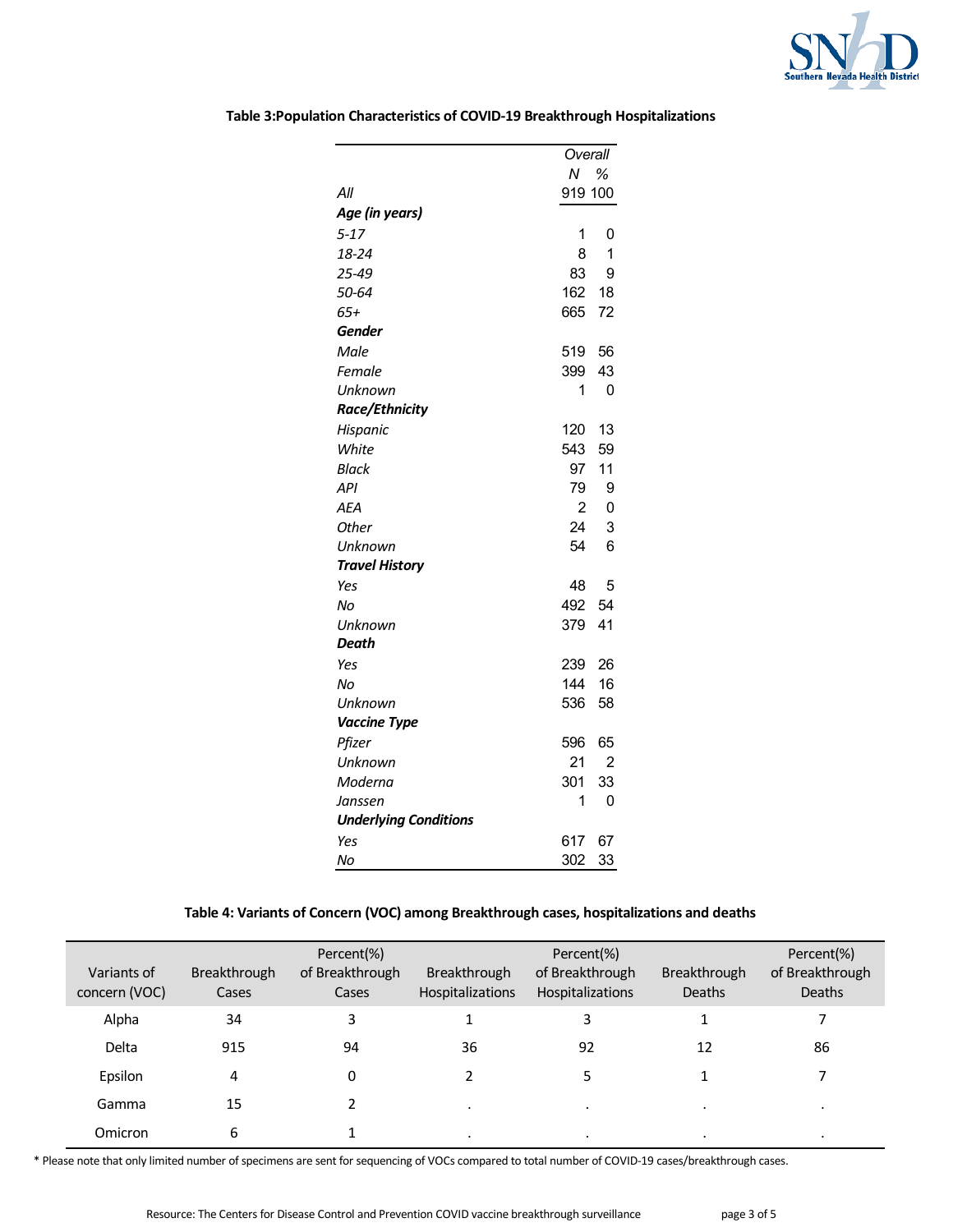

|                              | Overall         |                |
|------------------------------|-----------------|----------------|
|                              | N %             |                |
| All                          | 282 100         |                |
| Age (in years)               |                 |                |
| 25-49                        | 9               | 3              |
| 50-64                        | 30              | 11             |
| $65+$                        | 243             | 86             |
| Gender                       |                 |                |
| Male                         | 179             | 63             |
| Female                       | 103             | 37             |
| Race/Ethnicity               |                 |                |
| Hispanic                     | 33              | 12             |
| White                        | 192             | 68             |
| <b>Black</b>                 | 29              | 10             |
| API                          | 22              | 8              |
| AEA                          | 1               | 0              |
| Other                        | 1               | $\mathbf 0$    |
| Unknown                      | 4               | 1              |
| Variant of concern (VOC)     |                 |                |
| Epsilon                      | 1               | 0              |
| Delta                        | 12 <sup>2</sup> | 4              |
| Alpha                        | 1               | 0              |
| Unknown                      | 268             | 95             |
| <b>Hospitalization</b>       |                 |                |
| Yes                          | 239             | 85             |
| No                           | 9               | 3              |
| Unknown                      | 34              | 12             |
| <b>Vaccine Type</b>          |                 |                |
| Pfizer                       | 195             | 69             |
| Unknown                      | 6               | $\overline{2}$ |
| Moderna                      | 80              | 28             |
| Janssen                      | 1               | 0              |
| <b>Underlying Conditions</b> |                 |                |
| Yes                          | 151             | 54             |
| No                           | 131             | 46             |

## **Table 5:Population Characteristics of COVID-19 Breakthrough Deaths**

#### **Table 5: Breakthrough Death Rates**

| <b>Fully Vaccinated</b> | Vaccinated    | Unvaccinated | Unvaccinated | Vaccinated Death Rate | Unvaccinated Death Rate |
|-------------------------|---------------|--------------|--------------|-----------------------|-------------------------|
| Population              | <b>Deaths</b> | Population   | Deaths       | per 100K population   | per 100K population     |
| 1215472                 | 282           | 1102702      | 6412         | 23                    |                         |

\* Please note that the numbers reported for fully vaccinated in the above table may not reflect the total number of completed doses reported on the SNHD dashboard. The CDC considers people to be fully vaccinated 2 weeks after their second dose in a 2-dose series, such as the Pfizer or Moderna vaccines, or 2 weeks after a single-dose vaccine, such as Johnson & Johnsonï¿1/2s Janssen vaccine.